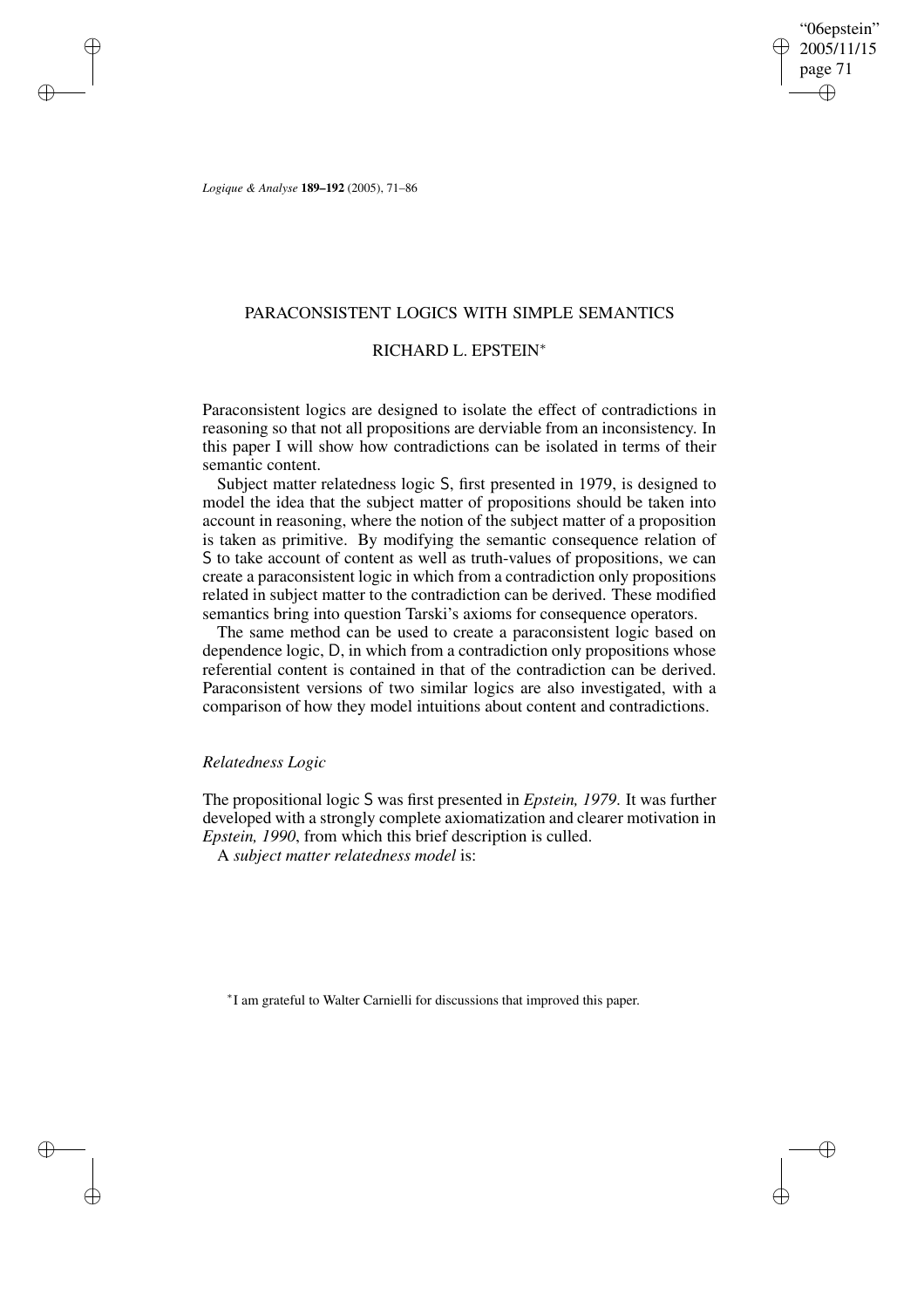✐

✐

72 RICHARD L. EPSTEIN

$$
L(\neg, \rightarrow, p_0, p_1, \ldots)
$$
\n
$$
\downarrow \qquad \text{realization}
$$
\n
$$
\text{complex propositions formed from}
$$

 $\{p_0, p_1, \ldots,$  complex propositions formed from these using  $\neg, \rightarrow\}$ v, s, and truth-tables

 $\downarrow$  $\{T, F\}$ 

Here  $p_0, p_1, \dots$  are the realizations of  $p_0, p_1, \dots$ , which we take to be atomic. They are English language sentences; from a realist perspective these would be understood to correspond to or represent abstract propositions. And here v is an assignment of truth-values to the atomic propositions. We also have a *subject matter assignment*:

a set of topics  $\mathfrak{S} \neq \emptyset$ ; an assignment s that for every atomic proposition p,

 $\mathfrak{s}(p) \subset \mathfrak{S}$  and  $\mathfrak{s}(p) \neq \emptyset$ .

The extension of  $\epsilon$  to compound propositions is given by taking the subject matter of a proposition to be the sum of the subject matters of its parts:

 $\mathfrak{s}(A) = \bigcup \{ \mathfrak{s}(p) : p \text{ appears in } A \}$ 

The subject matter assignment determines a (*subject matter*) *relatedness relation* on the propositions of the model, meant to model the notion that A has subject matter overlap with B:

 $\mathfrak{R}(A, B)$  iff  $\mathfrak{s}(A) \cap \mathfrak{s}(B) \neq \emptyset$ 

The truth-value assignment  $\nu$  is extended inductively to all propositions by using the classical table for  $\neg$  and the table for the related conditional for  $\rightarrow$ :

|     | B     | $\Re(A, B)$ | $A \rightarrow B$ |
|-----|-------|-------------|-------------------|
| any | value | fails       |                   |
|     |       |             |                   |
|     | F     | holds       | F                 |
| F   |       |             |                   |
| F   |       |             |                   |

✐

✐

✐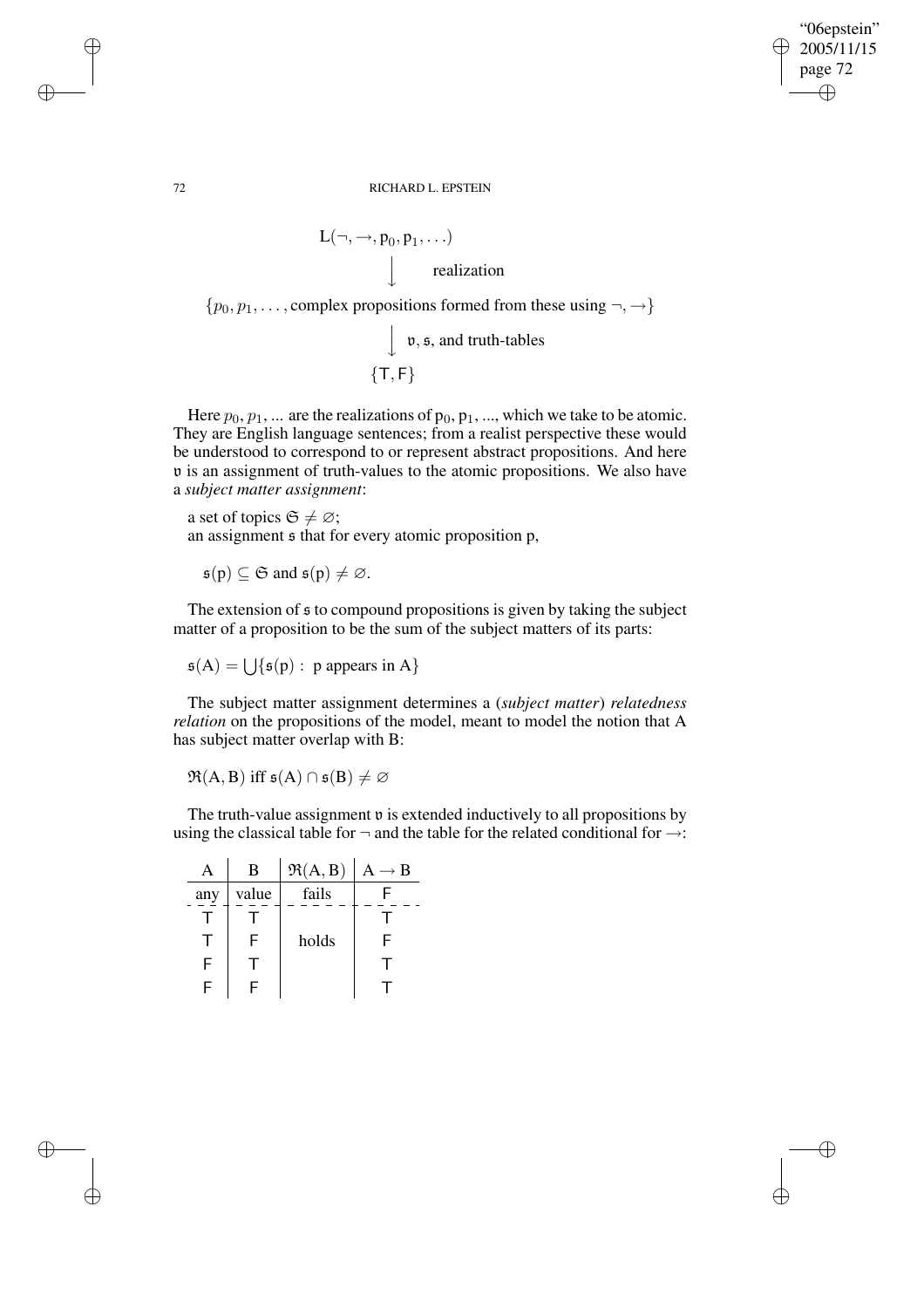A proposition A of the semi-formal language is *true* in the model if  $\nu(A) = T$ , *false* if  $\nu(A) = F$ . We refer to a model as  $\mathfrak{M} = \langle \nu, \nu \rangle$ , and write  $\mathfrak{M} \models A$  for  $\mathfrak{v}(A) = T$ .

In *Epstein, 1990* it is shown that the class of relatedness relations is characterized as those that satisfy:

R<sub>1</sub>.  $\mathfrak{R}(A, A)$ R2.  $\mathfrak{R}(A, B)$  iff  $\mathfrak{R}(\neg A, B)$ R3.  $\mathfrak{R}(A, B)$  iff  $\mathfrak{R}(B, A)$ R4.  $\mathfrak{R}(A, B \to C)$  iff  $\mathfrak{R}(A, B)$  or  $\mathfrak{R}(A, C)$ 

It is also shown that this is equivalent to  $\Re$  being a reflexive, symmetric relation on the propositional variables (propositions) such that  $\mathfrak{R}(A, B)$  iff for some p in A, some q in B,  $\mathfrak{R}(p,q)$ . From R1–R4 we have that the only transitive relatedness relation is the universal relation on wffs, since for any A, B, both  $\mathfrak{R}(A, A \rightarrow B)$  and  $\mathfrak{R}(A \rightarrow B, B)$ .

Letting capital Greek letters stand for collections of propositions (atomic or compound) we have the following usual definition of semantic consequence.

#### *Semantic consequence in* S

✐

✐

✐

✐

 $\Gamma \vDash_{S} A$  iff for any model  $\mathfrak{M}$ , if for every B in  $\Gamma$ ,  $\mathfrak{M} \vDash B$ , then  $\mathfrak{M} \vDash A$ .

(*Subject matter*) *relatedness logic* S is then the collection of these models using this semantic consequence relation.

Since the universal relation is a relatedness relation, the logic S is a sublogic of classical propositional logic, that is: If  $\Gamma \vDash_S A$ , then  $\Gamma \vDash_{\text{classical}} A$ .

We make the following definitions in S:

$$
\begin{array}{ll}\nA \wedge B & \equiv_{Def} \neg(A \rightarrow (B \rightarrow \neg((A \rightarrow B \rightarrow (A \rightarrow B)))) \\
\Re(A, B) & \equiv_{Def} \neg(A \rightarrow (B \rightarrow B)\n\end{array}
$$

Then, as you can check:

 $\langle v, \mathfrak{s} \rangle \models A \land B$  iff  $\langle v, \mathfrak{s} \rangle \models A$  and  $\langle v, \mathfrak{s} \rangle \models B$  $<$  v, s >  $\models \Re(A, B)$  iff  $s(A) \cap s(B) \neq \emptyset$ iff  $\langle \mathfrak{v}, \mathfrak{s} \rangle \models (A \land \neg A) \rightarrow B$ .

"06epstein" 2005/11/15 page 73

✐

✐

✐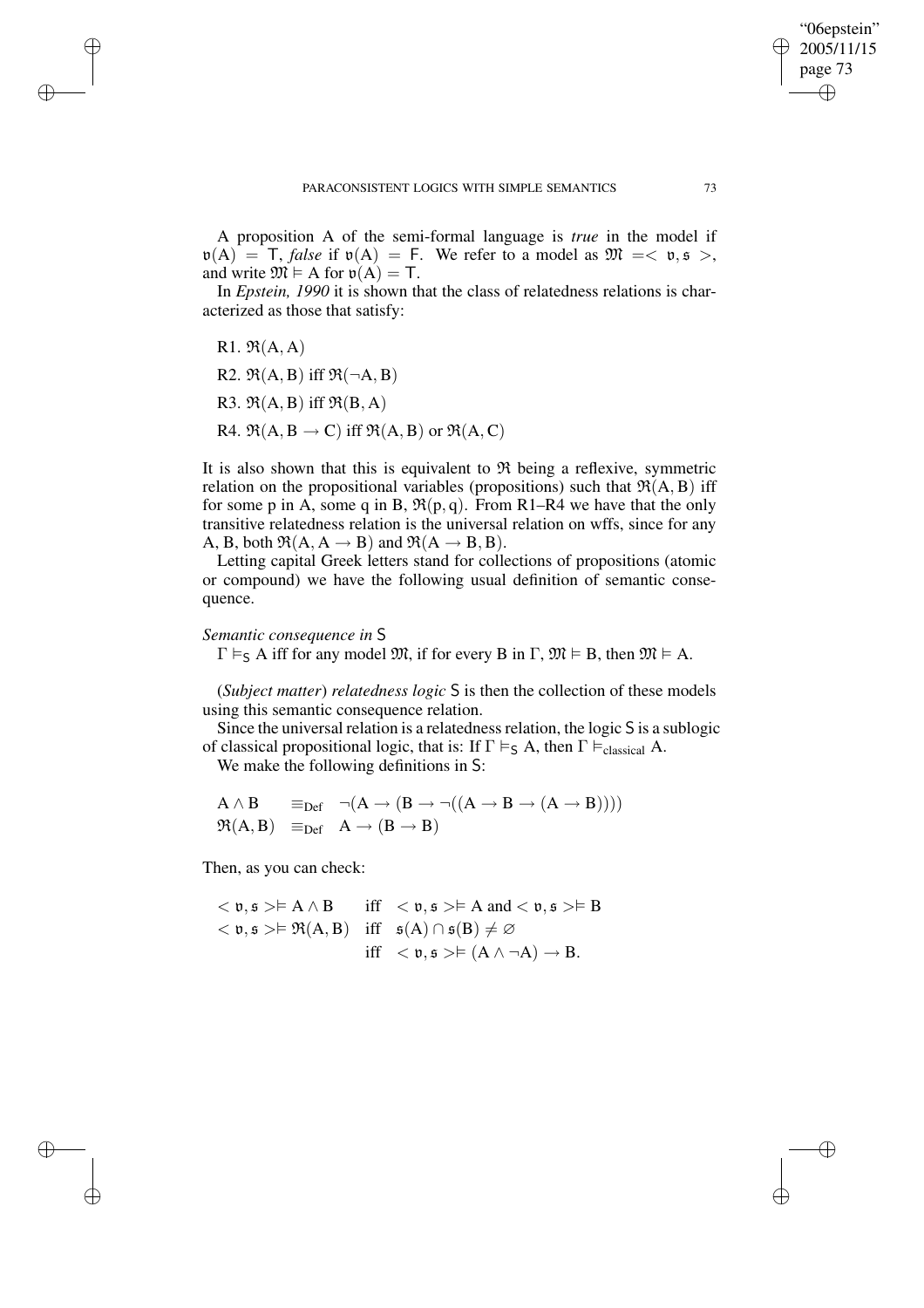✐

✐

#### 74 RICHARD L. EPSTEIN

The connective  $\vee$  can be defined from  $\neg$  and  $\neg$  as either classical disjunction or as relatedness disjunction. Since that decision is inessential and distracting, I will not consider disjunction in the discussions that follow.

In *Epstein, 1990* a strongly complete axiomatization of S is given using the definition of R plus R1–R4: A finite number of axiom schema with the single rule *modus* ponens suffice such that for any collection of wffs  $\Gamma$ ,  $\Gamma \vdash_S A$  iff  $\Gamma \vDash_{S} A$ .

In *Epstein and Krajewski, 2004* the semantics of S are extended to the language of predicate logic with relations, equality, and names. An axiomatization for that language is described, with a proof that it is strongly complete to appear in *Epstein, 200?*.

#### *Paraconsistent Relatedness Logic*

The Deduction Theorem fails for the logic S. That is, we do not have: A  $\vDash_S$  B iff  $\vDash_S$  A  $\to$  B. In particular, for any distinct propositional variables p and q,  $p \models q \rightarrow q$ , but  $\nvdash p \rightarrow (q \rightarrow q)$ . An implication is not equivalent to the validity of a conditional. Thus we have two notions of "follows from" in our logic. Compare:

 $\nvDash$ <sub>S</sub> (The moon is made of green cheese ∧ ¬(the moon is not made of green cheese))  $\rightarrow 2 + 2 = 4$ 

(The moon is made of green cheese  $\land \neg$ (the moon is not made of green cheese))  $\vDash_S 2 + 2 = 4$ 

The Deduction Theorem fails because the conditional takes into account both content and truth-values, while semantic consequence in relatedness logic takes into account only truth-values. In 1985 Newton da Costa suggested modifying the semantic consequence relation to incorporate relatedness (see *Epstein, 1990*, p. 123). A variation of his idea is the following definition.

#### *Related semantic consequence*

 $\vDash_{PS} A$  iff  $\vDash_{S} A$ .

For  $\Gamma \neq \emptyset$ ,  $\Gamma \vDash_{PS} A$  iff there are  $C_1, \ldots, C_n$  in  $\Gamma$  such that:

- (i) if for every B in  $\Gamma$ ,  $\mathfrak{M} \models B$ , then  $\mathfrak{M} \models A$ , and
- (ii) for any model  $\mathfrak{M} = < \mathfrak{v}, \mathfrak{s} >, \mathfrak{s}(C_1 \wedge ... \wedge C_n) \cap \mathfrak{s}(A) \neq \emptyset$ .

That is, A follows from a collection of propositions iff it is impossible for all those propositions to be true and A to be false, and A is related in subject matter to some finite collection of those.

✐

✐

✐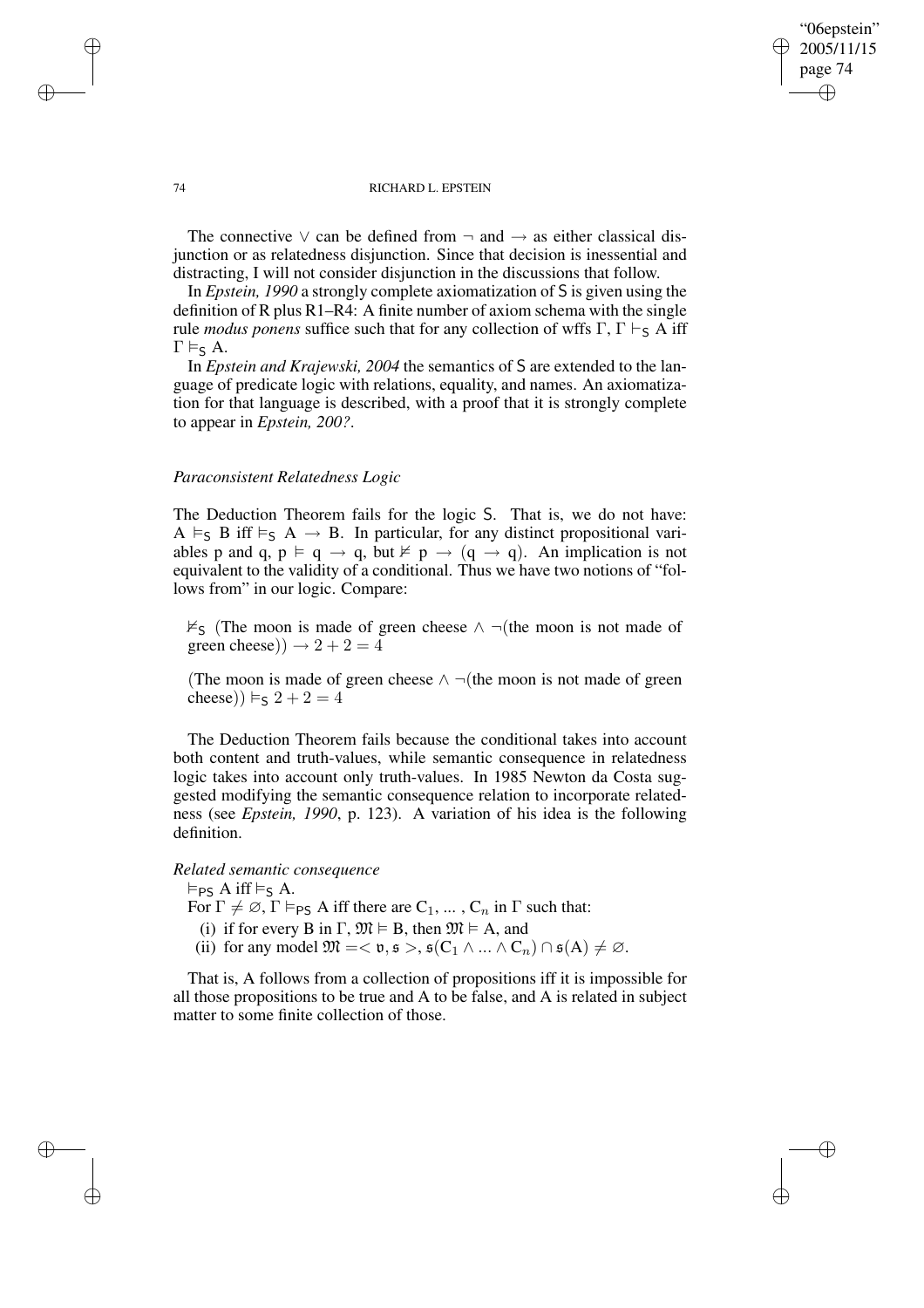#### PARACONSISTENT LOGICS WITH SIMPLE SEMANTICS 75

# *Paraconsistent relatedness logic*

✐

✐

✐

✐

PS is the logic of the semantics of relatedness logic except that semantic consequence is taken to be related semantic consequence.

In PS, then, negation is classical, and there is only one negation. Hence, in formalizations of ordinary language propositions the word "not" is modeled as in classical logic. There is no recourse to any defined connective meant to be interpreted as "is consistent" as in logics of formal inconsistency (see the survey of paraconsistent logics *Carnielli and Marcos, 2002*). It is the conditional and the consequence relation that are not classical.

I leave the proof of the following to you.

# *Theorem 1 Semantic consequence in* PS

- *a*. *The Deduction Theorem*:  $A \models_{PS} B$  iff  $\models_{PS} A \rightarrow B$ .
- *b*. *Variable sharing criteria*: If  $\Gamma \models_{PS} B$ , then some propositional variable (atomic proposition) that appears in B appears also in some wff (proposition) in Γ.
- *c*. Γ  $\models$   $p_S$  A iff there is some C in Γ such that for any model  $\mathfrak{M} = \langle \mathfrak{v}, \mathfrak{s} \rangle, \mathfrak{s}(C) \cap \mathfrak{s}(A) \neq \emptyset$  and if for every B in  $\Gamma, \mathfrak{M} \models B$ , then  $\mathfrak{M} \models A$ .

The semantics of PS are clear and simple. In terms of formalizations of ordinary language propositions the discussions for S in *Epstein, 1990* and *Epstein and Krajewski, 2004* apply. And the semantics are paraconsistent.

# *Theorem 2 The paraconsistent nature of* PS

- *a*.  $(A \land \neg A) \vDash_{PS} B$  iff in every model  $\langle v, \mathfrak{s} \rangle$ ,  $\mathfrak{s}(A) \cap \mathfrak{s}(B) \neq \emptyset$ .
- *b*.  $(A \land \neg A) \vDash_{PS} B$  iff there is some propositional variable (proposition) that appears in both A and B.
- *c*. There is no formula A such that for all B,  $(A \land \neg A) \vDash_{PS} B$ .
- *d*. *Strong non-explosiveness of* PS *(finite non-trivializability)* There is no finite collection of wffs  $\Gamma$  such that for all B,  $\Gamma \models_{PS} B$ .

One can thus trace the effect of a contradiction in a system of propositions by considering its subject matter. Since we have considerable freedom in establishing the relatedness relation, it should be possible to apply this system to databases, isolating the effect of contradictions via their subject matter or place in a relatedness relation.

From Theorem 2 we see that not every wff follows from a contradiction, but only those wffs that must have some subject matter in common with the

"06epstein" 2005/11/15 page 75

✐

✐

✐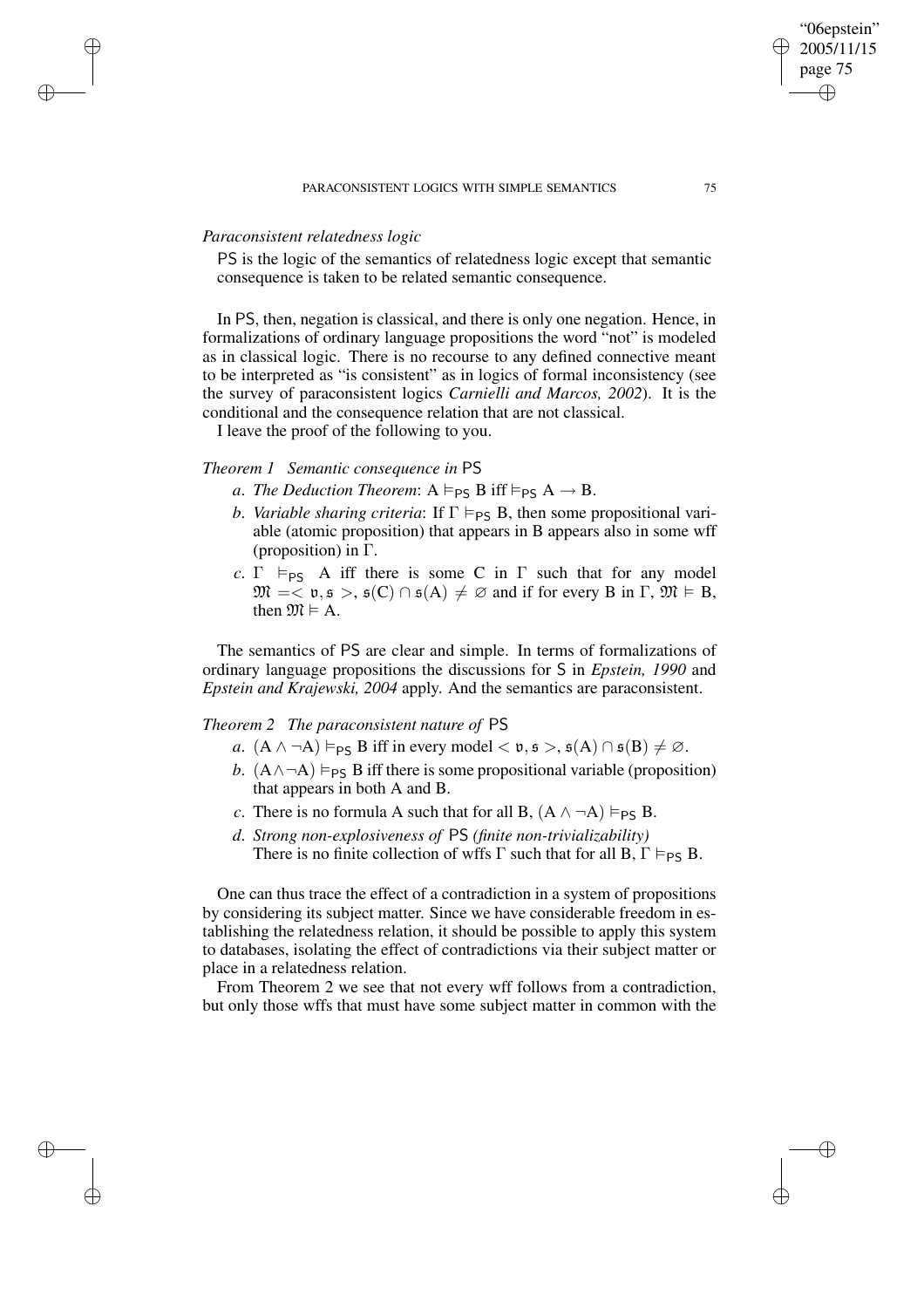"06epstein" 2005/11/15 page 76 ✐ ✐

✐

✐

#### 76 RICHARD L. EPSTEIN

contradiction. Similarly, not every wff entails a valid wff, but only those that must have some subject matter in common with the valid wff. Valid wffs are isolated in terms of what they are consequences of just as contradictions are isolated in terms of what consequences they have.

#### *Theorem 3 Valid wffs as consequences in* PS

- *a*.  $A \vDash_{PS} B \rightarrow B$  iff in every model  $\langle v, \mathfrak{s} \rangle, \mathfrak{s}(A) \cap \mathfrak{s}(B) \neq \emptyset$ .
- *b*. A  $\models$   $PS$  B  $\rightarrow$  B iff there is some propositional variable (proposition) that appears in both A and B.
- *c*. There is no formula A such that for all B,  $A \models_{PS} B \rightarrow B$ .

We can utilize the proof theory of S to define a proof theory for PS.

# *Axiomatization of* PS

 $\vdash_{PS} A$  iff  $\vdash_S A$ . For  $\Gamma \neq \emptyset$ ,  $\Gamma \vdash_{PS} A$  iff there is a finite collection of wffs  $C_1, \ldots, C_n$  in  $\Gamma$ such that  $\vdash_S (C_1 \land ... \land C_n) \to A$ .

*Theorem 4* The axiomatization of PS is *strongly complete*. That is, for any  $\Gamma, \Gamma \vdash_{\mathsf{PS}} A$  iff  $\Gamma \vDash_{\mathsf{PS}} A$ .

*Proof.* The theorem is true by definition if  $\Gamma$  is empty. So suppose  $\Gamma \neq \emptyset$ . If  $\Gamma \vdash_{PS} A$ , then for some  $\{C_1, ..., C_n\} \subseteq \Gamma$ ,  $\vdash_S (C_1 \land ... \land C_n) \to A$ . So by the completeness of the axiomatization of  $S, \vDash_S (C_1 \land ... \land C_n) \to A$ . Hence, in every model  $\mathfrak{M} = < \mathfrak{v}, \mathfrak{s} >, \mathfrak{s}(C_1 \wedge ... \wedge C_n) \cap \mathfrak{s}(A) \neq \emptyset$ , and if  $\mathfrak{M} \models C_1 \land ... \land C_n$ , then  $\mathfrak{M} \models A$ . That is,  $\Gamma \vDash_{PS} A$ .

Now suppose  $\Gamma \vDash_{PS} A$ . Then for some  $\{C_1, ..., C_n\} \subseteq \Gamma$ , we have (i) and (ii) as in the definition of semantic consequence. By (i),  $\Gamma \models_S A$ . Hence by the completeness of the axiomatization of S, we have  $\Gamma \vdash_S A$ . Since the syntactic consequence relation of S, defined in the usual way in terms of axioms and rules, is compact, for some  $\{D_1, ..., D_m\} \subseteq \Gamma$ ,  $\{D_1, ..., D_m\} \vdash_S A$ . Hence,  $\{C_1, ..., C_n\} \cup \{\overline{D}_1, ..., D_m\} \vdash_S A$ , so

 $\{C_1, ..., C_n\} \cup \{D_1 \wedge ... \wedge D_m\} \vDash_{\mathsf{S}} A.$ 

By (i) we then have  $\vDash_{\mathsf{S}} (C_1 \wedge ... \wedge C_n \wedge D_1 \wedge ... \wedge D_m) \rightarrow A$ , and so by the completeness of the axiomatization of  $S, \vdash_S (C_1 \land ... \land C_n \land D_1 \land ... \land D_m) \to A$ . Hence,  $\Gamma \vdash_{PS} A$ .

By Theorem 4, we have that the conditions for  $\Gamma \models_{PS} A$  are equivalent to:

✐

✐

✐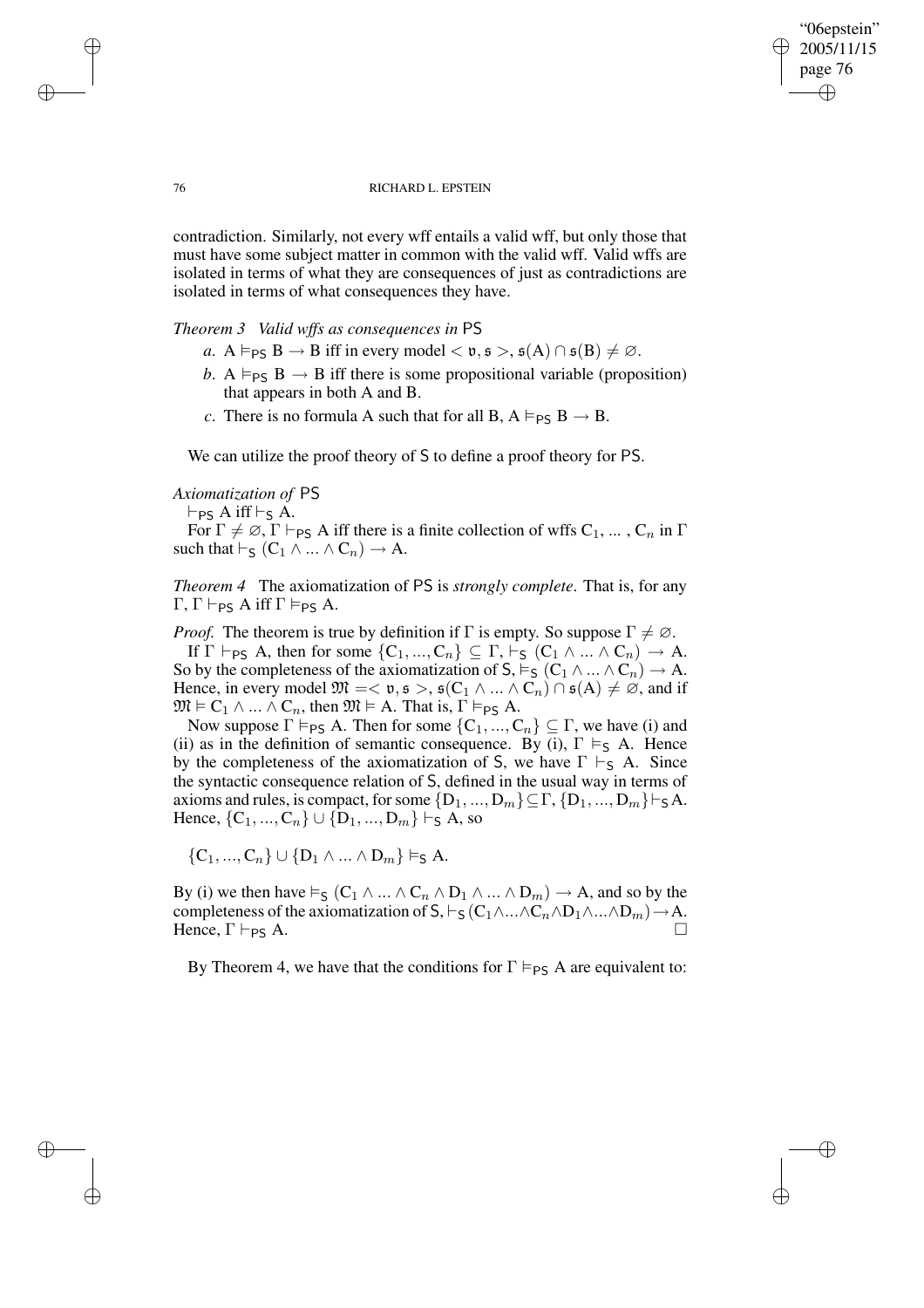PARACONSISTENT LOGICS WITH SIMPLE SEMANTICS 77

(‡) There are  $C_1, ..., C_n$  in  $\Gamma$  such that  $\vDash_S (C_1 \land ... \land C_n) \to A$ .

For an extension of PS to the language of predicate logic with relations, equality, and names, we can modify the semantics of the extension of S to that language and use instead related semantic consequence. In *Epstein and Krajewski, 2004* a strongly complete axiomatization of the extension of S to the language of predicate logic is described, and a strongly complete axiomatization of PS in the language of predicate logic can then be given in the same manner as for the propositional logic.

Returning to the propositional case, we find some anomalies in this logic.

# *Theorem 5*

✐

✐

✐

✐

- *a*. It is not the case that  $\Gamma$ ,  $A \vDash_{PS} B$  iff  $\Gamma \vDash_{PS} A \rightarrow B$ .
- *b.* The semantic consequence relation of PS is not transitive.
- *c*. It is not the case that if  $\models_{PS} A$  then for any  $\Gamma$ ,  $\Gamma \models_{PS} A$ .

*Proof.* For part (a), letting p, q be distinct propositional variables:

 $\{p, q\} \vDash_{PS} q$  but  $\{p\} \nvDash_{PS} q \rightarrow q$  $\{p \land \neg p\} \models_{PS} p \rightarrow q$ , but  $\{p \land \neg p, p\} \not\models_{PS} q$ 

For part (b), letting p, q, r to be distinct propositional variables:

$$
\begin{aligned} &\{p\wedge \neg p\} \vDash_{\mathsf{PS}} (p\wedge \neg p)\wedge (q\wedge \neg q)\\ &\{(p\wedge \neg p)\wedge (q\wedge \neg q)\} \vDash_{\mathsf{PS}} (q\wedge \neg q)\wedge (r\wedge \neg r)\\ &\{p\wedge \neg p\} \nvDash_{\mathsf{PS}} (q\wedge \neg q)\wedge (r\wedge \neg r)\end{aligned}
$$

Part (c) follows by Theorem 3.c. □

In 1930, Alfred Tarski presented an axiomatic analysis of consequence operations. Besides assuming that the set of sentences is denumerable, his three axioms were:

 $\Gamma \subset \operatorname{Cn}(\Gamma)$  $\text{Cn}(\Gamma) = \bigcup \{ \text{Cn}(\Sigma) : \Sigma \text{ is finite and } \Sigma \subseteq \Gamma \}$  $Cn(Cn(\Gamma)) = Cn(\Gamma)$ 

"06epstein" 2005/11/15 page 77

✐

✐

✐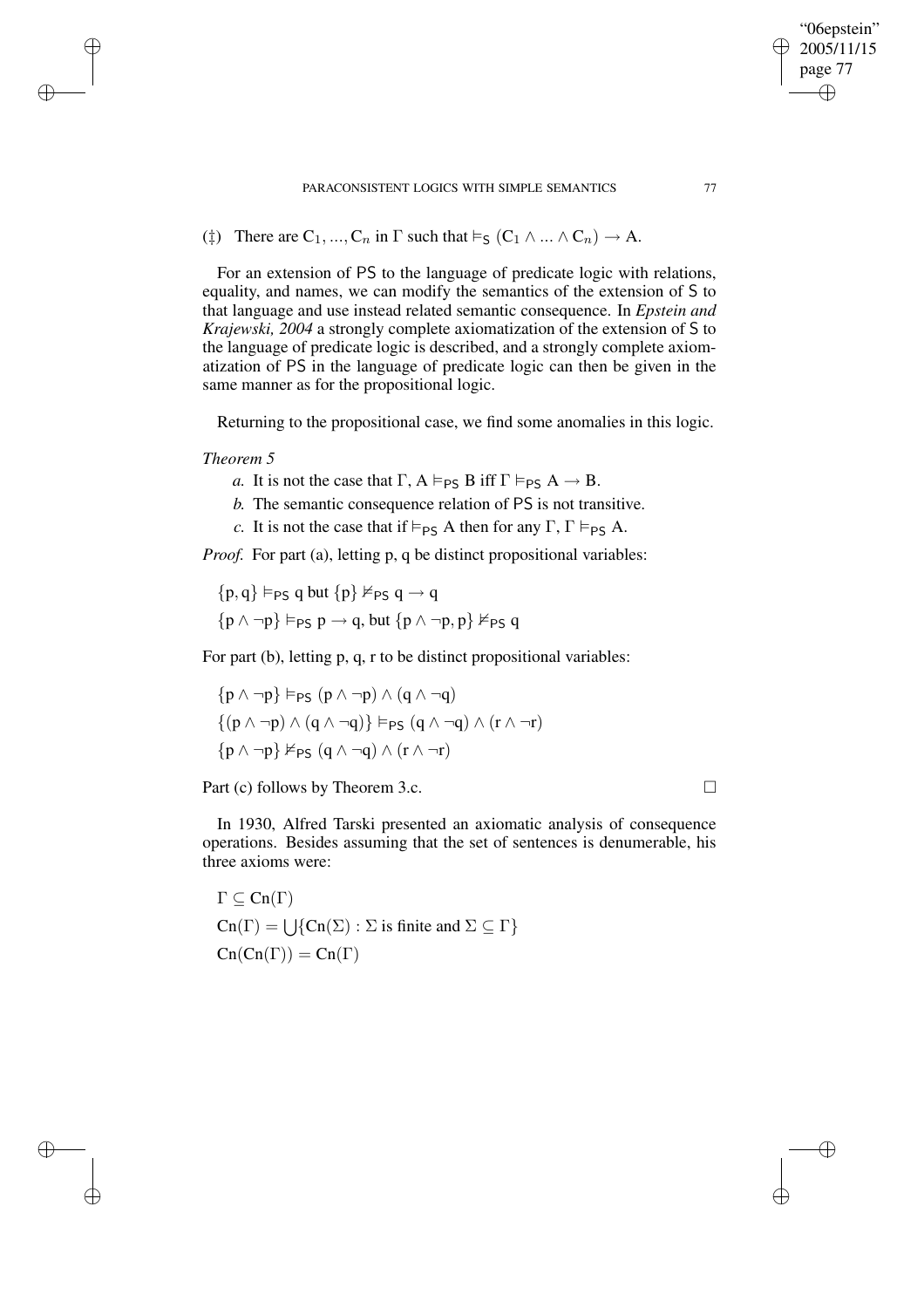#### 78 RICHARD L. EPSTEIN

"06epstein" 2005/11/15 page 78

✐

✐

✐

✐

Tarski did not present his theory as prescriptive, that is, every deductive system should satisfy the axioms, but only descriptive.

We will now state four axioms which express certain elementary properties of the primitive concepts and are satisfied in all known formalized disciplines. p. 63

With PS we have a semantically well-motivated example of a consequence operation that satisfies only the first axiom of Tarski's theory: the second axiom fails due to Theorem 5.c, and the third by Theorem  $5.b^*$ .

However, a simple modification of the semantics of PS yields a different paraconsistent logic whose consequence relation is transitive. It is based on the propositional logic D, which is very similar to S.

# *Dependence Logic*

The propositional logic D was first presented in *Epstein, 1990* to model the idea that in a true conditional the consequent must be contained in the antecedent.

To define the logic D we modify the notion of a model for S. Set-assignments are defined as before, except that we understand them in terms of

<sup>∗</sup> T.J. Smiley, <sup>1959</sup> also proposed <sup>a</sup> consequence relation that is not transitive. He modified the classical syntactic consequence relation by defining:

A<sub>1</sub>, ...,  $A_n \vdash B$  iff  $(A_1 \land ... \land A_n) \supset B$  is a substitution instance of a tautology of classical logic  $(A'_1 \wedge ... \wedge A'_n) \supseteq B'$  such that neither  $\neg(A'_1 \wedge ... \wedge A'_n)$  nor  $B'$  is a classical tautology.

Smiley comments on the issue of non-transitivity by saying:

The need for an unrestrictedly transitive entailment-relation for serious logical work is no reason at all against accepting a relation which is not unrestrictedly transitive as being a satisfactory reconstruction of an intuitive idea of entailment. But the need itself is undeniable: the whole point of logic as an instrument, and the way in which it brings us new knowledge, lies in the contrast between the transitivity of "entails" and the non-transitivity of "obviously entails," and all this is lost if transitivity cannot be relied on. Of course if there is an effective way of predicting when transitivity will hold then most of the objection vanishes; there is such a way where the present system is concerned, for it is decidable. p. 242

His logic, too, is paraconsistent, since for distinct p and q,  $(p \land \neg p) \nvdash q$ .

✐

✐

✐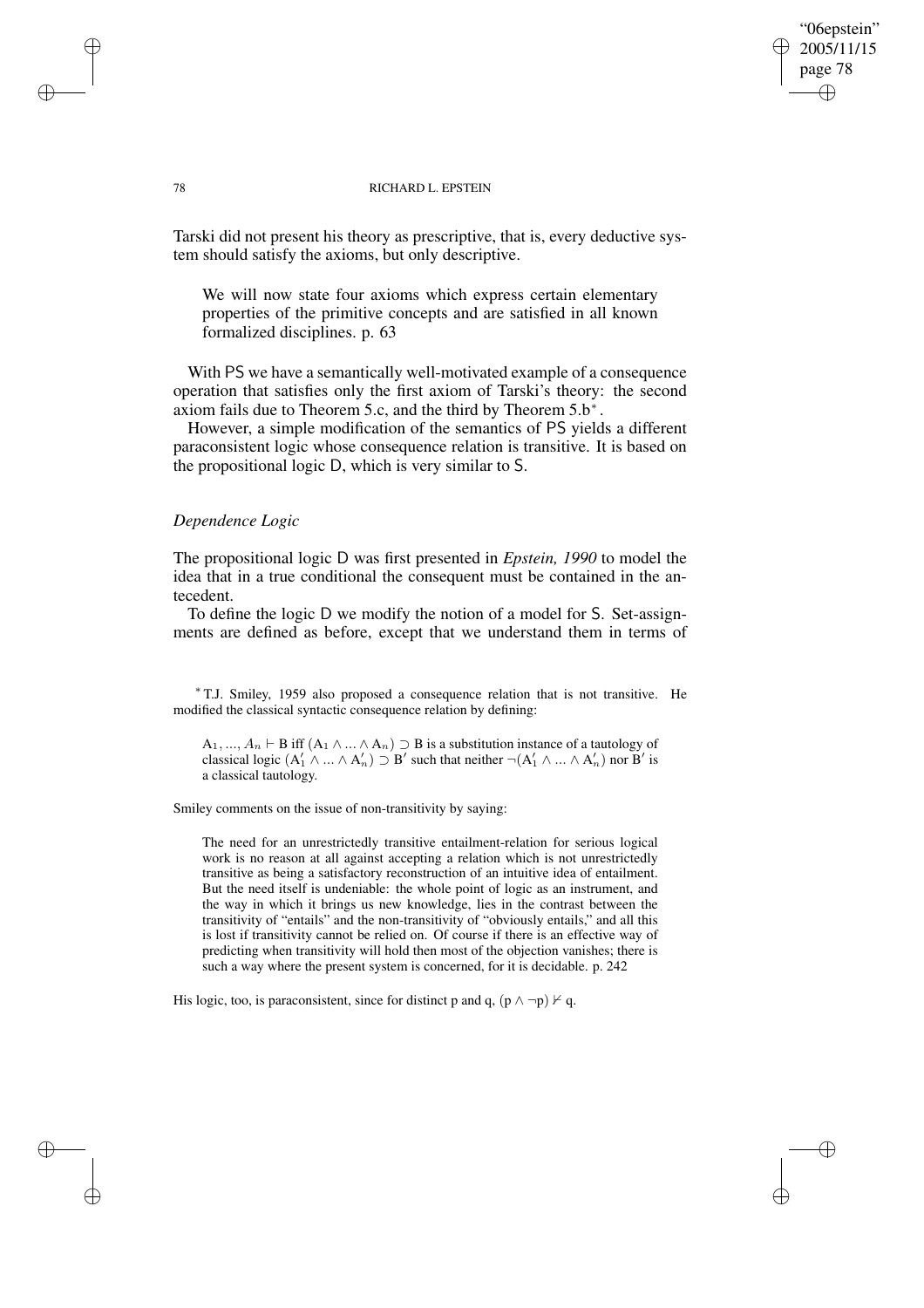referential content. In a model, we define a *dependence relation* D to replace the relatedness relation  $\Re$  governing the truth-table for the conditional:

 $\mathfrak{D}(A, B)$  iff  $\mathfrak{s}(A) \supseteq \mathfrak{s}(B)$ 

✐

✐

✐

✐

The evaluation of  $\neg$  in a model is classical, and the evaluation of the conditional is just as for  $S$  except reading  $\mathfrak D$  for  $\mathfrak R$ . Though classical conjunction, ∧, can be defined in this logic, in this presentation I will take ∧ to be an additional primitive connective that we will interpret as classical conjunction. *Dependence logic* D is the collection of these models using the semantic consequence relation defined in the usual way.

#### *Semantic consequence in* D

 $\Gamma \vDash_{\mathsf{D}} A$  iff for any model  $\mathfrak{M}$ , if for every B in  $\Gamma$ ,  $\mathfrak{M} \vDash B$ , then  $\mathfrak{M} \vDash A$ .

We define in D:

 $D(A, B) \equiv_{Def} A \rightarrow (B \rightarrow B)$ 

Then for any model  $\langle v, \mathfrak{s} \rangle$  of dependence logic:

 $<$  v, s >  $\models$  D(A, B) iff  $s(A) \supseteq s(B)$ iff  $\langle v, \mathfrak{s} \rangle \models (A \land \neg A) \rightarrow B$ 

In *Epstein, 1990* it is shown that dependence relations can be characterized as those satisfying:

# D is reflexive  $\mathfrak D$  is transitive

 $\mathfrak{D}(\neg A, A)$  $\mathfrak{D}(A, \neg A)$  $\mathfrak{D}(A, B \wedge C)$  iff  $\mathfrak{D}(A, B)$  and  $\mathfrak{D}(A, C)$  $\mathfrak{D}(A, B \rightarrow C)$  iff  $\mathfrak{D}(A, B)$  and  $\mathfrak{D}(A, C)$ 

Using this characterization and the definition of D, a strongly complete axiomatization of D is given *in Epstein,* 1990:  $\Gamma \vdash_{\mathsf{D}} A$  iff  $\Gamma \models_{\mathsf{D}} A$ .

"06epstein" 2005/11/15 page 79

✐

✐

✐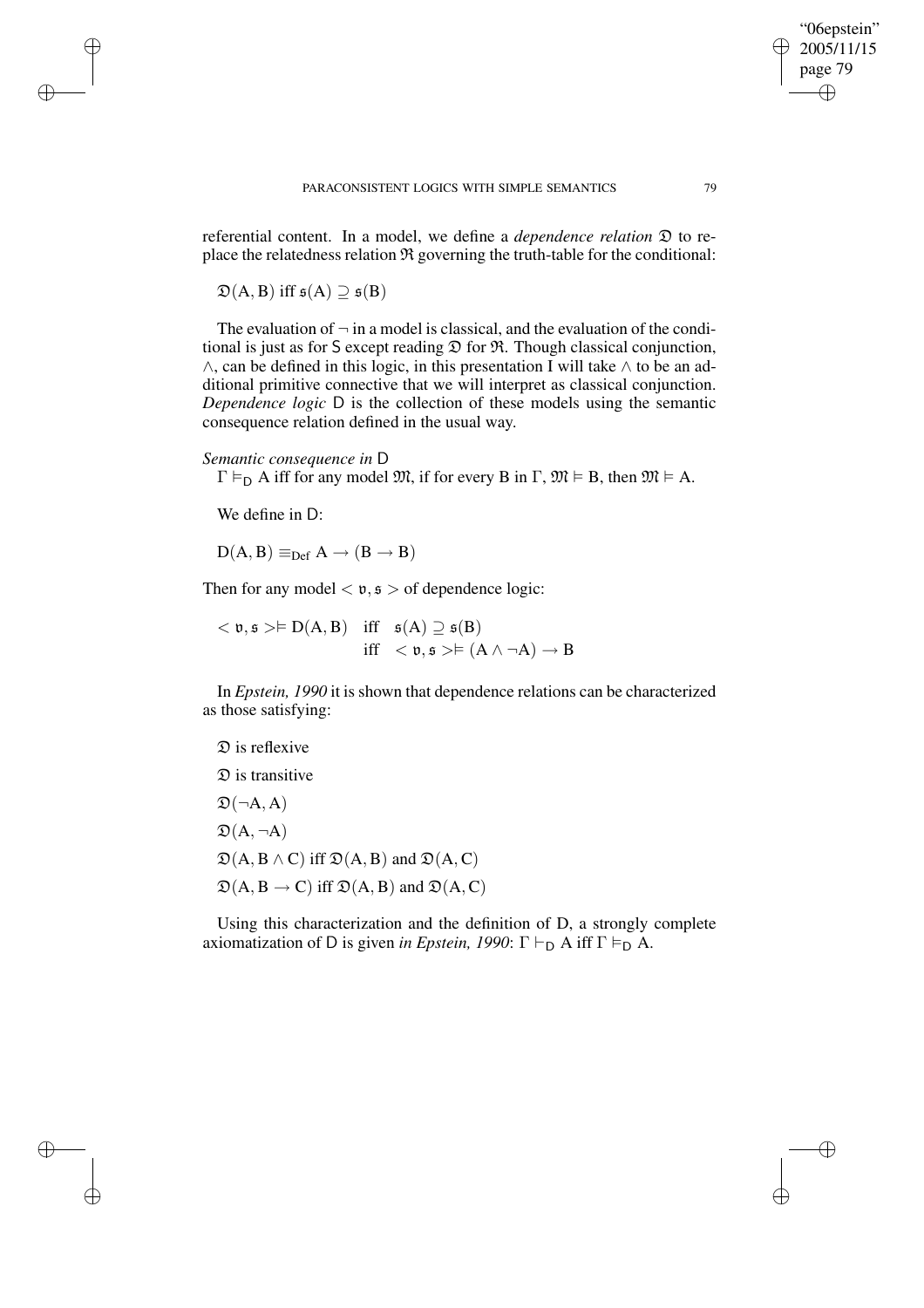#### "06epstein" 2005/11/15 page 80 ✐ ✐

✐

✐

#### 80 RICHARD L. EPSTEIN

# *Paraconsistent Dependence Logic*

Paraconsistent dependence logic can be built from D just as paraconsistent relatedness logic is built from S.

#### *Dependence semantic consequence*

 $\models$ PD A iff  $\models$ D A.

- For  $\Gamma \neq \emptyset$ ,  $\Gamma \vDash_{\mathsf{PD}} A$  iff there are  $C_1, \ldots, C_n$  in  $\Gamma$  such that
- (i) if for every B in  $\Gamma$ ,  $\mathfrak{M} \models B$ , then  $\mathfrak{M} \models A$ , and
- (ii) for any model  $\mathfrak{M} = < \mathfrak{v}, \mathfrak{s} >, \mathfrak{s}(C_1 \wedge ... \wedge C_n) \supseteq \mathfrak{s}(A)$ .

#### *Paraconsistent dependence logic*

PD is the logic of the semantics of dependence logic but with dependence semantic consequence.

The semantic consequence relation of paraconsistent dependence logic satisfies the Deduction Theorem and is transitive, as summarized in the following theorem, whose proof I leave to you.

# *Theorem 6 Semantic consequence in* PD

- *a. The Deduction Theorem*  $A \models_{\text{PD}} B$  iff  $\models_{\text{PD}} A \rightarrow B$ .
- *b. Transitivity of semantic consequence* If  $\Gamma \models_{\text{PD}} A$  and  $A \models_{\text{PD}} B$ , then  $\Gamma \vDash_{\text{PD}} B$ .
- *c. The cut rule* If  $\Gamma \models_{\text{PD}} A$  and  $\Delta$ ,  $A \models_{\text{PD}} B$ , then  $\Gamma \cup \Delta \models_{\text{PD}} B$ .
- *d. Variable sharing criteria* If  $\Gamma \models_{PD} B$ , then every propositional variable (atomic proposition) that appears in B also appears in some wff (proposition) in Γ.

Unlike paraconsistent relatedness logic, we cannot reduce the containment clause in semantic consequence to using only one proposition in  $\Gamma$  (Theorem 1.c). For example,  $\{p, q\} \vDash_{PD} p \wedge q$ , but  $p \nvDash_{PD} p \wedge q$  and  $q \nvDash_{PD} p \wedge q$ .

I leave the proof of the next two theorems to you.

# *Theorem 7 The paraconsistent nature of* PD

- *a.*  $(A \land \neg A) \vDash_{\text{PD}} B$  iff in every model  $\langle v, \mathfrak{s} \rangle$ ,  $\mathfrak{s}(A) \supseteq \mathfrak{s}(B)$ .
- *b.*  $(A \land \neg A) \models_{\text{PD}} B$  iff every propositional variable (proposition) that appears in B appears in A.
- *c*. There is no formula A such that for all B,  $(A \land \neg A) \vDash_{PD} B$ .
- *d. Strong non-explosiveness of* PD

There is no finite collection of wffs  $\Gamma$  such that for all B,  $\Gamma \vDash_{\text{PD}} B$ .

✐

✐

✐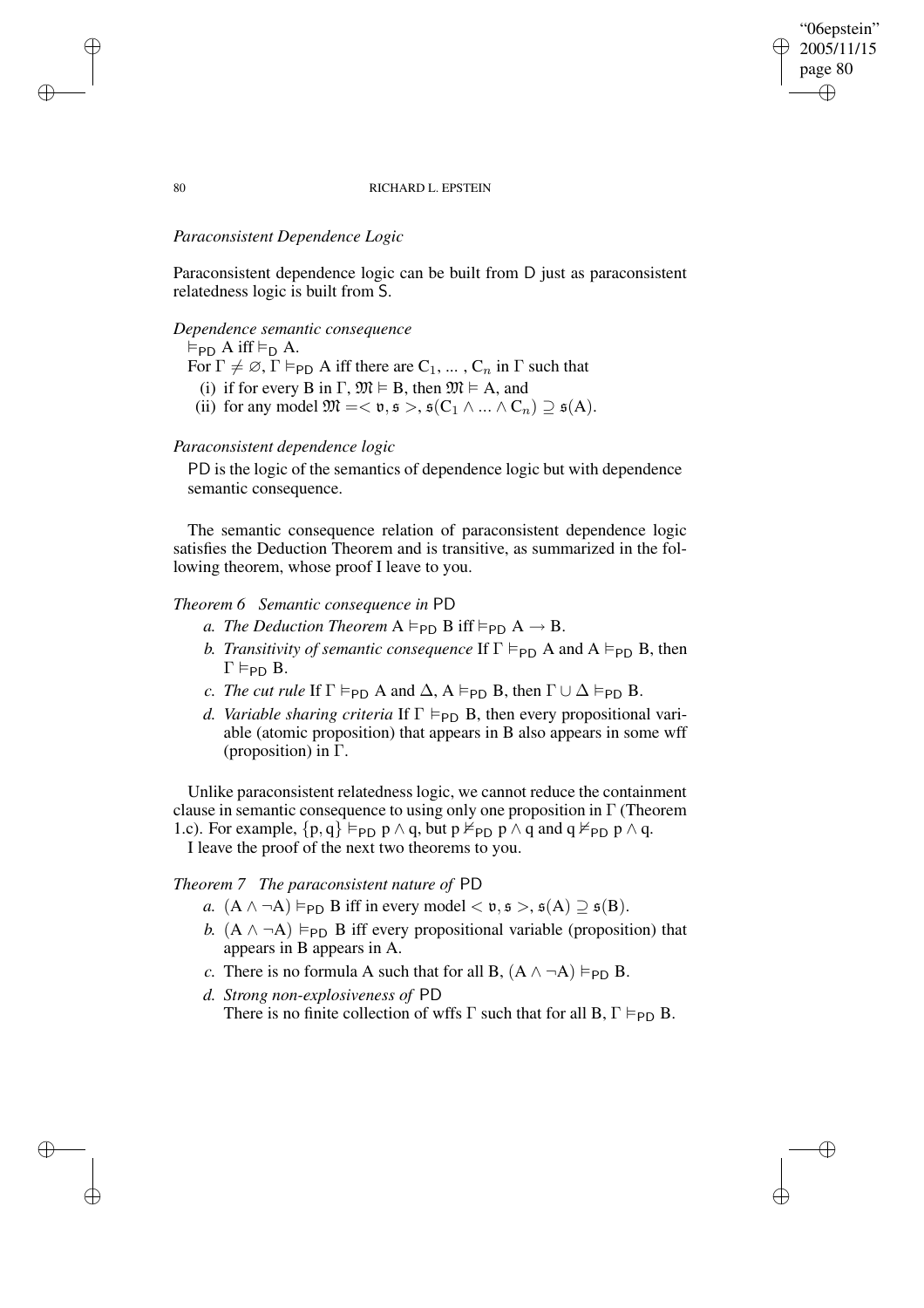✐

"06epstein" 2005/11/15 page 81

✐

✐

*e.* If for all B,  $\Gamma \models_{\text{PD}} B$ , then for each propositional variable in B there is a formula in  $\Gamma$  in which that variable appears.

# *Theorem 8 Valid wffs as consequences in* PD

- *a.* A  $\models$ <sub>PD</sub> B  $\rightarrow$  B iff in every model  $\lt$  v,  $\mathfrak{s}$  >,  $\mathfrak{s}(A) \supseteq \mathfrak{s}(B)$ .
- *b.* A  $\models$ <sub>PD</sub> B  $\rightarrow$  B iff every propositional variable (proposition) that appears in B appears also in A.
- *c*. There is no formula A such that for all B,  $A \models_{PD} B \rightarrow B$ .

#### *Theorem 9*

✐

✐

✐

✐

- *a.* If  $\Gamma \vDash_{\text{PD}} A \rightarrow B$ , then  $\Gamma$ ,  $A \vDash_{\text{PD}} B$ .
- *b*. It is not the case that if  $\Gamma$ ,  $A \vDash_{\text{PD}} B$  then  $\Gamma \vDash_{\text{PD}} A \rightarrow B$ .
- *c*. It is not the case that if  $\models_{PD} A$  then for any  $\Gamma$ ,  $\Gamma \models_{PD} A$ .

*Proof.* Part (a) follows because if there are  $C_1$ , ...,  $C_n$  in  $\Gamma$  such that in  $<\mathfrak{v}, \mathfrak{s}>, \mathfrak{s}(C_1 \wedge ... \wedge C_n) \supseteq \mathfrak{s}(A) \cup \mathfrak{s}(B),$  then  $\mathfrak{s}(C_1 \wedge ... \wedge C_n \wedge A) \supseteq \mathfrak{s}(B).$ For part (b),  $\{p, q\} \models_{PD} q$  but  $\{p\} \not\models_{PD} q \rightarrow q$ . Part (c) follows by Theorem 8.b. □

# *Axiomatization of* PD

 $\vdash_{\text{PD}} A$  iff  $\vdash_{\text{D}} A$ .

For  $\Gamma \neq \emptyset$ ,  $\Gamma \vdash_{\text{PD}} A$  iff there is a finite collection of wffs  $C_1, \ldots, C_n$  in  $\Gamma$ such that  $\vdash_D (C_1 \land ... \land C_n) \to A$ .

The proof of the following is similar to that for Theorem 4.

*Theorem 10* The axiomatization of PD is strongly complete. That is, for any  $\Gamma$ ,  $\Gamma \vdash_{\text{PD}} A$  iff  $\Gamma \vDash_{\text{PD}} A$ .

By Theorem 10 we have that the conditions for  $\Gamma \models_{\text{PD}} A$  are equivalent to:

There are  $C_1, \ldots, C_n$  in  $\Gamma$  such that  $\vDash_D (C_1 \wedge \ldots \wedge C_n) \to A$ .

There is an infinitistic aspect to dependence that is not found in related- $\bigcup \{ \mathfrak{s}(C) : C \text{ is in } \Gamma \} \supseteq \mathfrak{s}(A)$ , but for no finite collection  $C_1, \ldots, C_n$  in  $\Gamma$ ness. In a model we may have an infinite collection Γ and some A such that is it the case that  $\mathfrak{s}(C_1 \wedge ... \wedge C_n) \supseteq \mathfrak{s}(A)$ . Thus, if one considers infinite collections of propositions on a model-by-model basis, dependence relations are considerably more complicated than relatedness relations. It might seem,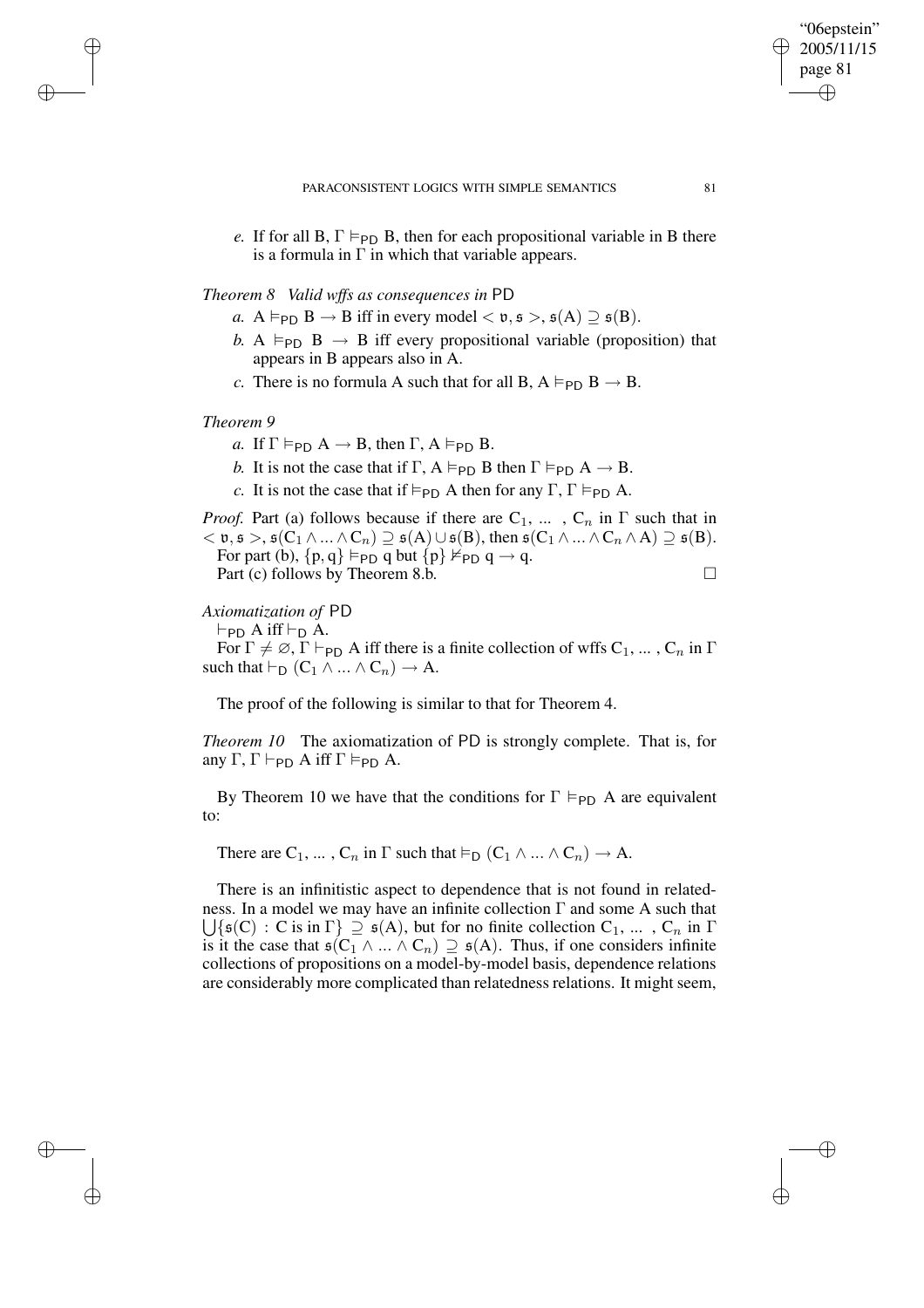"06epstein" 2005/11/15 page 82 ✐ ✐

✐

✐

#### 82 RICHARD L. EPSTEIN

then, that we should adopt a different notion of semantic consequence:

 $\Gamma \models A$  iff if for every B in  $\Gamma$ ,  $\mathfrak{M} \models B$ , then  $\mathfrak{M} \models A$ , and for any model  $\mathfrak{M} = \langle \mathfrak{v}, \mathfrak{s} \rangle, \bigcup \{ \mathfrak{s}(C) : C \text{ is in } \Gamma \} \supseteq \mathfrak{s}(A).$ 

But this would make no difference for the consequence relation. Any A contains only finitely many propositional variables (atomic propositions), say q<sub>1</sub>, ..., q<sub>n</sub>. Hence, if in every model,  $\bigcup \{ \mathfrak{s}(C) : C \text{ is in } \Gamma \} \supseteq \mathfrak{s}(A)$ , it must be that every propositional variable appearing in A must appear in some wff in C. Let  $C_i$ ,  $i \leq n$ , be wffs in  $\Gamma$  such that  $q_i$  appears in  $C_i$ . Then in every model,  $\mathfrak{s}(C_1 \wedge ... \wedge C_n) \supseteq \mathfrak{s}(A)$ .

The consequence operation of PD satisfies the first and third axioms of Tarski's theory of consequence relations. We could modify the consequence relation of PD to satisfy the second axiom by setting:

$$
\Gamma \vDash *_{\mathsf{PD}} A \text{ iff } \Gamma \vDash_{\mathsf{PD}} A \text{ or } \vDash_{\mathsf{PD}} A.
$$

But in this case, we would no longer be able to isolate contradictions and tautologies completely, since for any A and B,  $A \models *_{\text{PD}}B \rightarrow B$ . Still, we could isolate the effect of contradictions on non-tautologous formulas, as Theorem 7 would hold for any B that is not a tautology. Hence, the logic of  $\models *_{PD}$  is paraconsistent, too. Whether it is a better tool for reasoning with inconsistencies is a question for further research.

#### *Two Further Logics and a Comparison*

The logic DualD, presented in *Epstein, 1990*, is defined exactly as D except that the relation governing the truth-table for the conditional  $A \rightarrow B$  is  $\mathfrak{s}(A) \subseteq \mathfrak{s}(B)$ . The following definitions establish a paraconsistent version of DualD.

#### *Dual dependence semantic consequence*

 $\vDash_{\text{PDualD}} A$  iff  $\vDash_{\text{DualD}} A$ .

For  $\Gamma \neq \emptyset$ ,  $\Gamma \models_{\text{PDualD}} A$  iff there are  $C_1, \ldots, C_n$  in  $\Gamma$  such that

(i) if for every B in  $\Gamma$ ,  $\mathfrak{M} \models B$ , then  $\mathfrak{M} \models A$ , and

(ii) for any model  $\mathfrak{M} = < \mathfrak{v}, \mathfrak{s} >, \mathfrak{s}(C_1 \wedge ... \wedge C_n) \subseteq \mathfrak{s}(A)$ .

#### *Paraconsistent dual dependence logic*

PDualD is the logic of the semantics of dual dependence logic but with dual dependence semantic consequence.

✐

✐

✐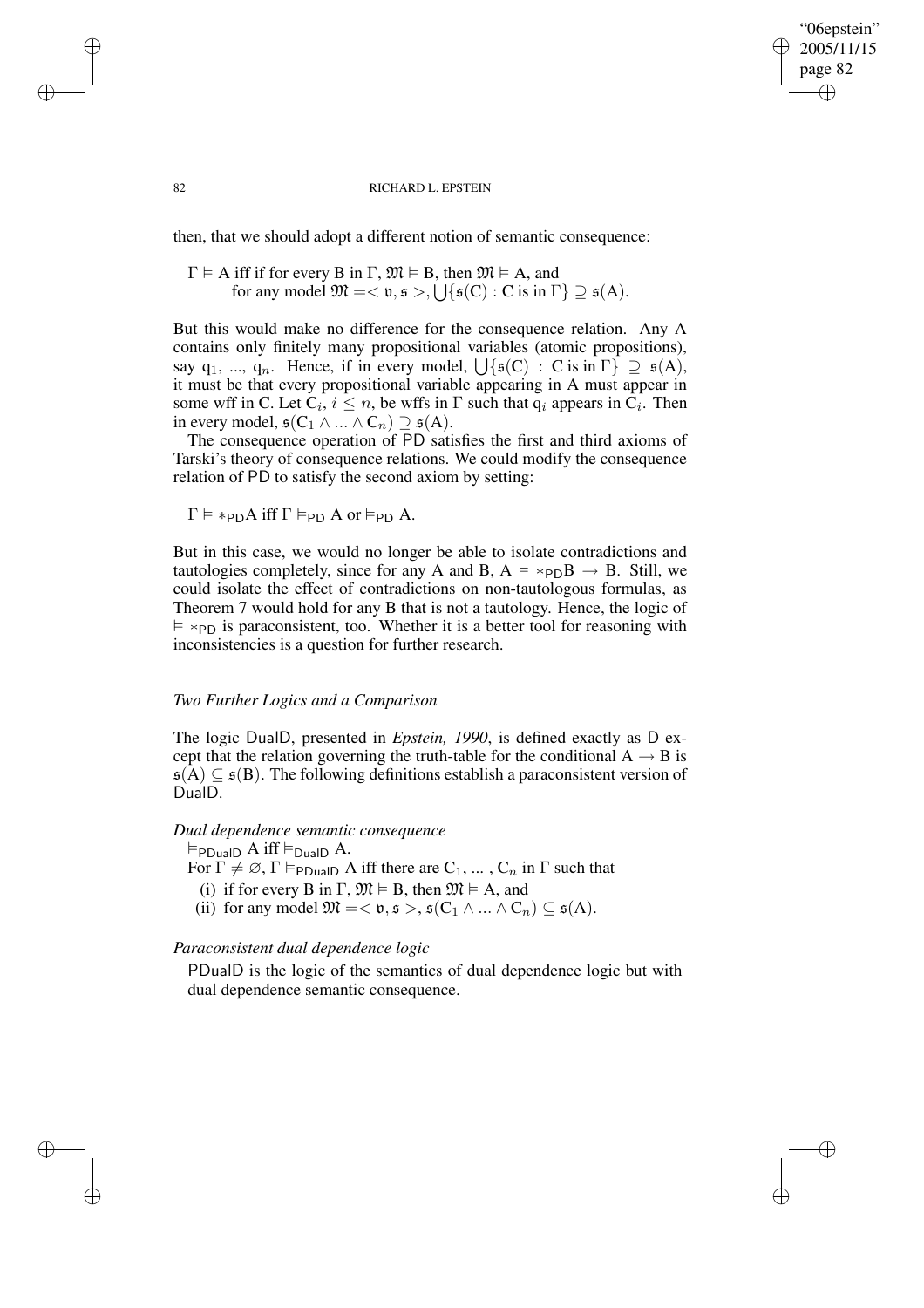The logic Eq of equality of contents is also defined in *Epstein, 1990* in the same manner as D except that the relation governing the truth-table for the conditional is equality,  $\mathfrak{s}(A) = \mathfrak{s}(B)$ . The following definitions establish a paraconsistent version of Eq.

#### *Equality content semantic consequence*

 $\vDash_{\mathsf{PEq}} A$  iff  $\vDash_{\mathsf{E}} A$ .

✐

✐

✐

✐

- For  $\Gamma \neq \emptyset$ ,  $\Gamma \vDash_{\mathsf{PEq}} A$  iff there are  $C_1, \ldots, C_n$  in  $\Gamma$  such that
	- (i) if for every B in  $\Gamma$ ,  $\mathfrak{M} \models B$ , then  $\mathfrak{M} \models A$ , and
- (ii) for any model  $\mathfrak{M} = \langle \mathfrak{v}, \mathfrak{s} \rangle, \mathfrak{s}(C_1 \wedge ... \wedge C_n) = \mathfrak{s}(A).$

#### *Paraconsistent equality content logic*

PEq is the logic of the semantics of Eq but with equality content semantic consequence.

These logics can be analyzed in the same manner as PD, and I leave to you to formulate the corresponding theorems. Their interest lies in comparing how contradictions are handled in formalizing reasoning.

Consider the example we looked at earlier:

(The moon is made of green cheese  $\land \neg$ (the moon is not made of green cheese))  $\rightarrow 2 + 2 = 4$ 

For each of the logics discussed above, in any model in which there is no content overlap between "The moon is made of green cheese" and " $2 + 2 = 4$ ", this proposition is false. And so for each of the logics above, we also have:

(The moon is made of green cheese  $\wedge \neg$  (the moon is not made of green cheese))  $\nvdash 2 + 2 = 4$ 

But on the assumption that in every model " $4 \cdot 3 = 12$ " has the same content as " $2 + 2 = 4$ ", we have:

(The moon is made of green cheese  $\land \neg$ (the moon is not made of green cheese)) ∧  $(4 \cdot 3 = 12)$  ⊨<sub>PS</sub>  $2 + 2 = 4$ 

(The moon is made of green cheese  $\land \neg$ (the moon is not made of green cheese)) ∧  $(4 \cdot 3 = 12)$   $\models$  PD  $2 + 2 = 4$ 

This may seem anomalous, since the contradiction itself does not have any content overlap with the proposition that is derived from it. In this respect

"06epstein" 2005/11/15 page 83

✐

✐

✐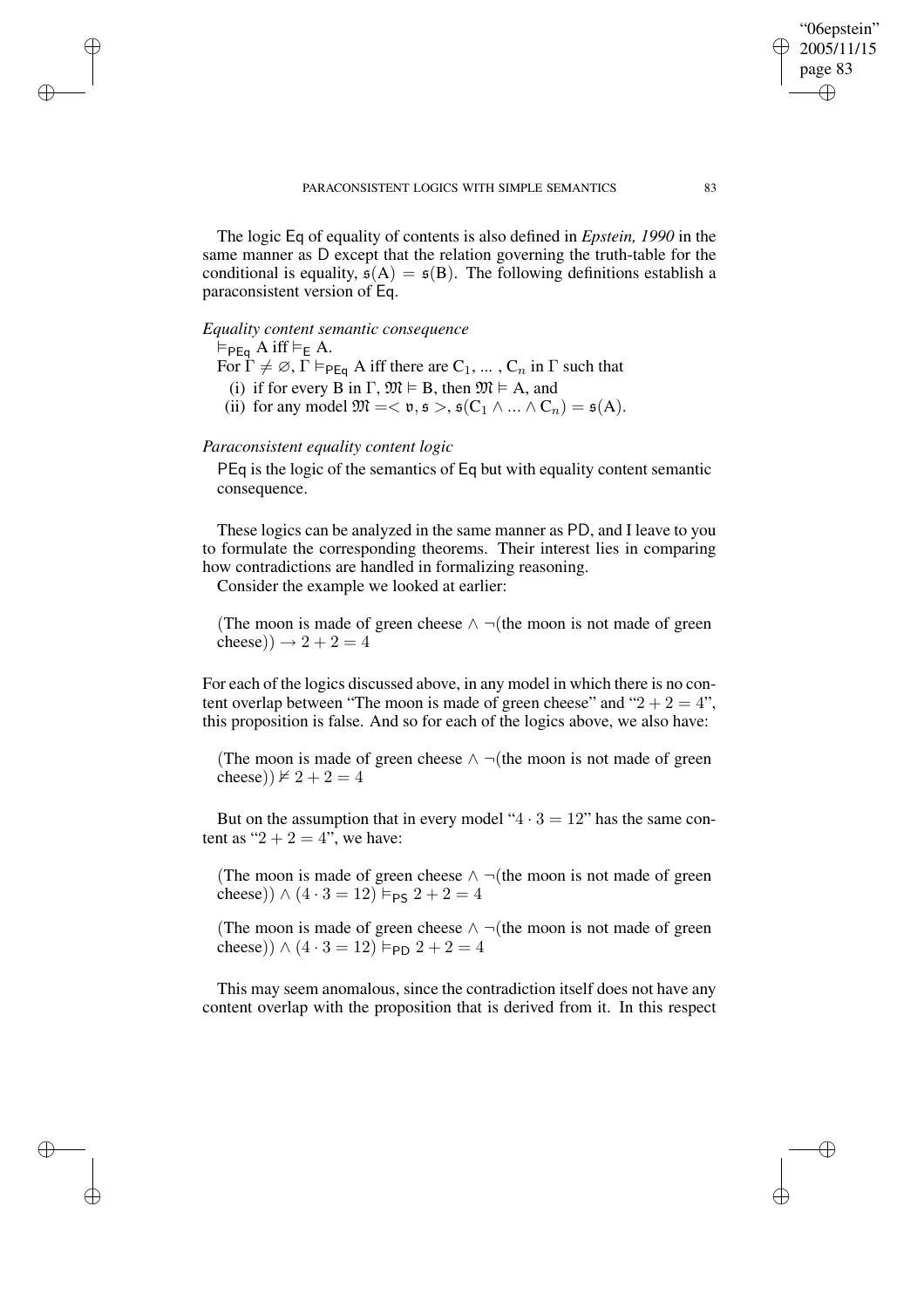#### "06epstein" 2005/11/15 page 84 ✐ ✐

✐

✐

#### 84 RICHARD L. EPSTEIN

paraconsistent dual dependence fares better:

(The moon is made of green cheese  $\land \neg$ (the moon is not made of green cheese))  $\wedge (4 \cdot 3 = 12)$   $\nvdash_{\text{PDualD}} 2 + 2 = 4$ 

However, paraconsistent dual dependence logic has a similar anomaly in the derivation of tautologies:

 $(2 + 2 = 4)$  F<sub>PDualD</sub> ¬(¬(The moon is made of green cheese  $\land \neg$ (The moon is made of green cheese))  $\land \neg (4 \cdot 3 = 12)$ 

If we wish to fully isolate contradictions and tautologies according to their content, it would seem that paraconsistent Eq is more suitable. We have:

(The moon is made of green cheese  $\land \neg$ (the moon is not made of green cheese))  $\wedge$  4 · 3 = 12  $\check{\nvdash}_{\textsf{PEq}}$  2 + 2 = 4

 $(2 + 2 = 4)$   $\nvdash_{\mathsf{PEq}} \neg(\neg(\mathsf{The\ moon\ is\ made\ of\ green\ cheese\land\neg(\mathsf{The\ moon\$ is made of green cheese))  $\land \neg (4 \cdot 3 = 12)$ )

# *Further Research*

1. It should be possible to extend each of dependence logic D, dual dependence logic DualD, and the logic of equality of contents Eq to a predicate logic in the same manner as subject matter relatedness logic S is extended, with both clear semantics and a strongly complete axiomatization. This would then yield a predicate logic versions of paraconsistent D, DualD, and Eq.

2. A comparison of the paraconsistent logics presented here with other paraconsistent logics would clarify the underlying semantic assumptions of all of them.

3. Using one of the paraconsistent logics discussed here asthe method of reasoning about an inconsistent database would illuminate whether these logics are indeed useful in reasoning about inconsistencies.

✐

✐

✐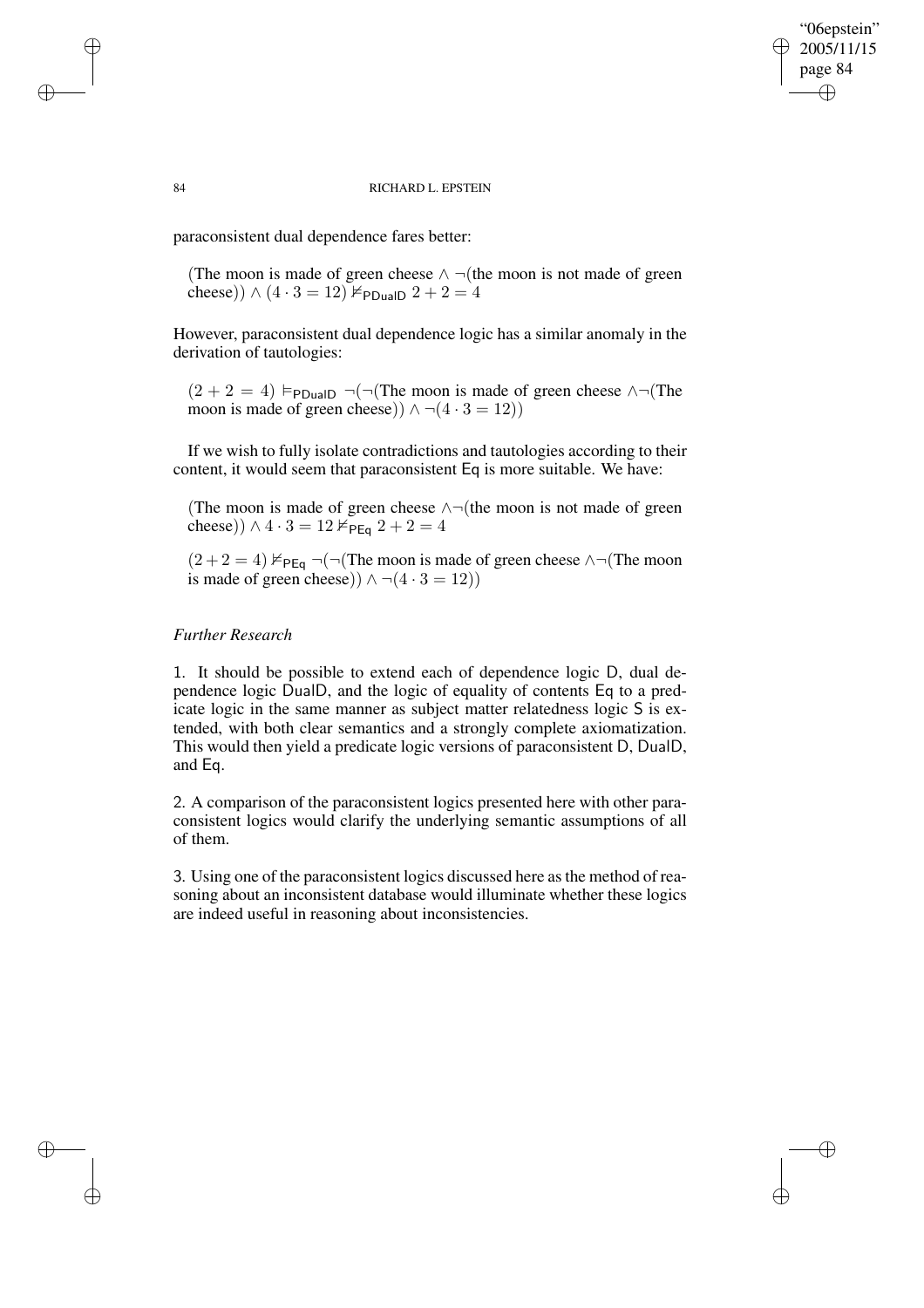#### PARACONSISTENT LOGICS WITH SIMPLE SEMANTICS 85

4. An investigation of the algebras of paraconsistent dependence logic would give a different perspective on its semantic assumptions and may yield further counterexamples to long-held assumptions about the nature of algebras of logics, as begun with the investigation in *Epstein, 1987*.

> Advanced Reasoning Forum P.O. Box 635 Socorro, NM 87801 USA E-mail: rle@AdvancedReasoningForum.org

"06epstein" 2005/11/15 page 85

✐

✐

✐

✐

#### **REFERENCES**

Carnielli, Walter and João Marcos

2002 A taxonomy of C-systems

In *Paraconsistency: The Logical Way to the Inconsistent — Proceedings of the WCP 2000*, eds. W.A. Carnielli, M.E. Coniglio, and I.M.L. D'Ottaviano; Marcel Dekker Publishers.

Epstein, Richard L. and Stanislaw Krajewski

2004 Relatedness predicate logic

*Bulletin of Advanced Reasoning and Knowledge*, vol. 2, pp. 19–38. Also at <www.AdvancedReasoningForum.org>.

Epstein, Richard L.

✐

✐

✐

✐

- 1979 Relatedness and implication
- *Philosophical Studies*, vol. 36, pp. 137–175. 1987 The algebra of dependence logic
- *Reports on Mathematical Logic*, vol. 21, pp. 19–34.
- 1990 *Propositional Logics (The Semantic Foundations of Logic)* Kluwer. 2nd edition, Oxford University Press, 1995. 2nd edition reprinted with corrections, Wadsworth, 2001. (All references are to the 2nd ed.)
- 1994 *Predicate Logic (The Semantic Foundations of Logic)* Oxford University Press. Reprinted Wadsworth, 2001.
- 200? *Logics of Sense and Reference (The Semantic Foundations of Logic)* In preparation.
- Krajewski, Stanislaw

1986 Relatedness logic

*Reports on Mathematical Logic*, vol. 20, pp. 7–14.

Smiley, T.J.

1959 Entailment and deducibility *Proceedings of the Aristotelian Society*, N.S. 58–61, pp. 233– 254.